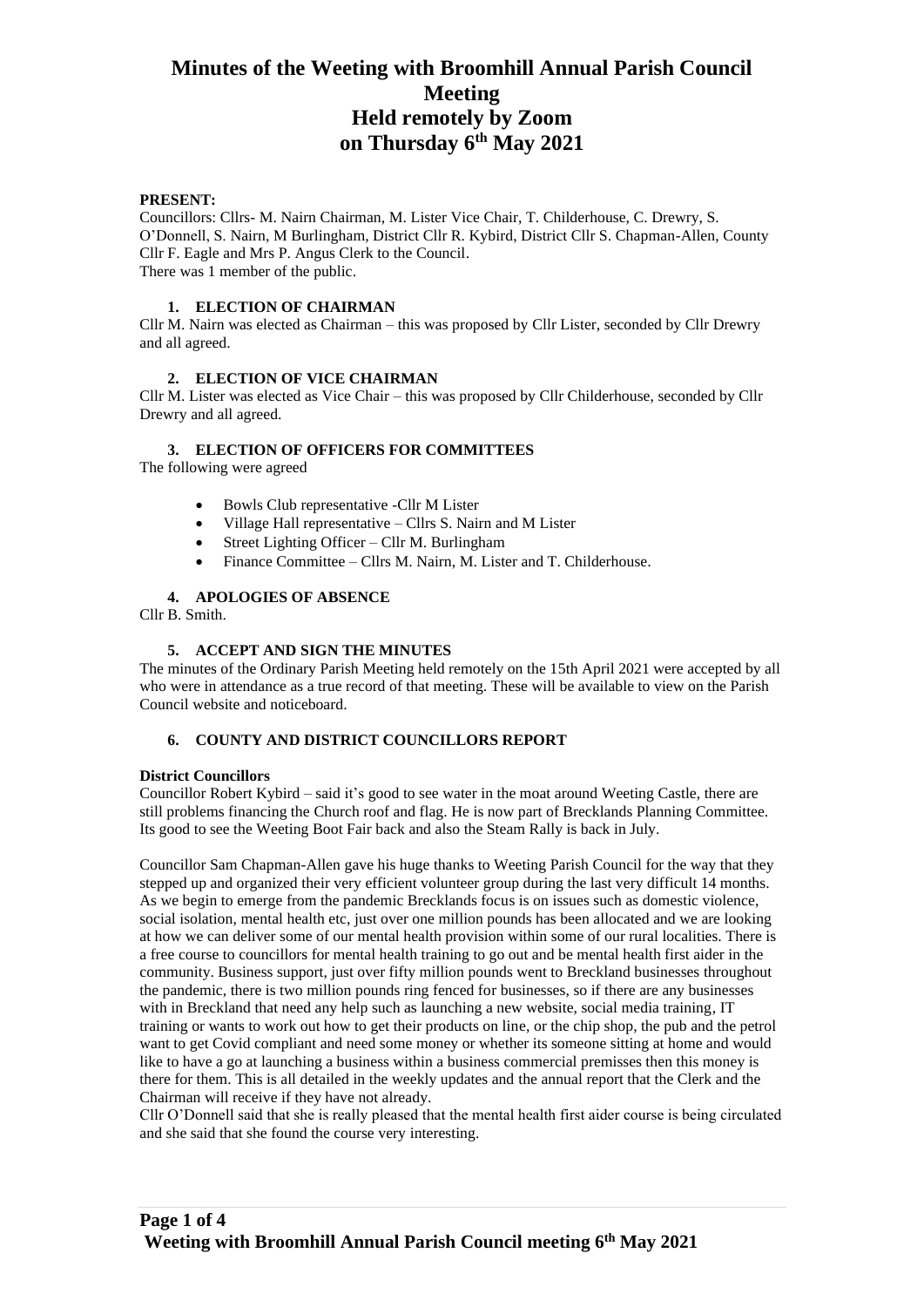#### **County Councillor**

Cllr Eagle joined the meeting at 19.38 – he congratulated Cllr Nairn on his new position as Vice Chairman of Breckland Council.

He went on to give some detailed statistics regarding highways, rubbish collected, social care etc. He said he may have to say farewell after tonight's election result, but hopefully he will be back for our next meeting. Cllr Childerhouse thanked Cllr Eagle for giving his time to come to the Weeting meetings and for his support.

#### **7. MATTERS ARISING**

#### **7.1 Outstanding Highway Matters – to discuss any outstanding issues and to report any new issues**

Sam 2 – The Chair said that as he is the only volunteer at the moment to operate the Sam 2, he will be putting a notice out on the Parish Facebook page asking for more people to help with this. The Clerk will download the data when required..

## **7.2 Playing Field/Open Spaces**

Progress on grant applications for the new slide – the Eastern CO-OP application has been completed and the Breckland Council funding is in progress. Cllr O'Donnell has given a lot of her time help to the Clerk in completing the applications and this was very much appreciated

#### **7.3 Councillor Vacancies – update on applicants**

No Applications

## **7.4 Lapel Pins – to agree pins to be awarded (if any)**

None.

## **7.5 SAM 2 – Westcotec are ready to arrange training and installation**

Training for this will be arranged after the  $21^{st}$  June. The Clerk will contact them nearer the time.

#### **7.6 Bowls Club Licence/Lease**

There are two years left to run with their current licence, the names also need to be changed on the front as these are out of date.

#### **7.7 Any other matters that need action**

E- Scooters in the village –Cllr O'Donnell said that there are more being used around the village causing a danger to themselves and the public in the village and she suggested that a sign is put up in certain areas to say that the scooters are not permitted in this area.

Laundrette at the Petrol Garage – this has been reported to the Planning Enforcement Officer.

#### **8. REPORTS**

## **8.1 Street Lighting Officers Report**

No lights out to report.

#### **8.2 Bowls Club Report**

Cllr Lister had a meeting with the club last week – they have had some decorating done inside and they plan to have a new boiler installed and have now found out that the electrics need replacing.

#### **8.3 Village Hall Report**

The Village Hall wanted to re-start their face-to-face meetings and the next meeting will be held in the Village Hall 22nd June at 7pm.

#### **8.4 Football Club Report**

They lost their last match but all in all they are doing very well.

## **9. CORRESPONDENCE – To report on any outstanding correspondence received by the Council**

Nothing outstanding to report.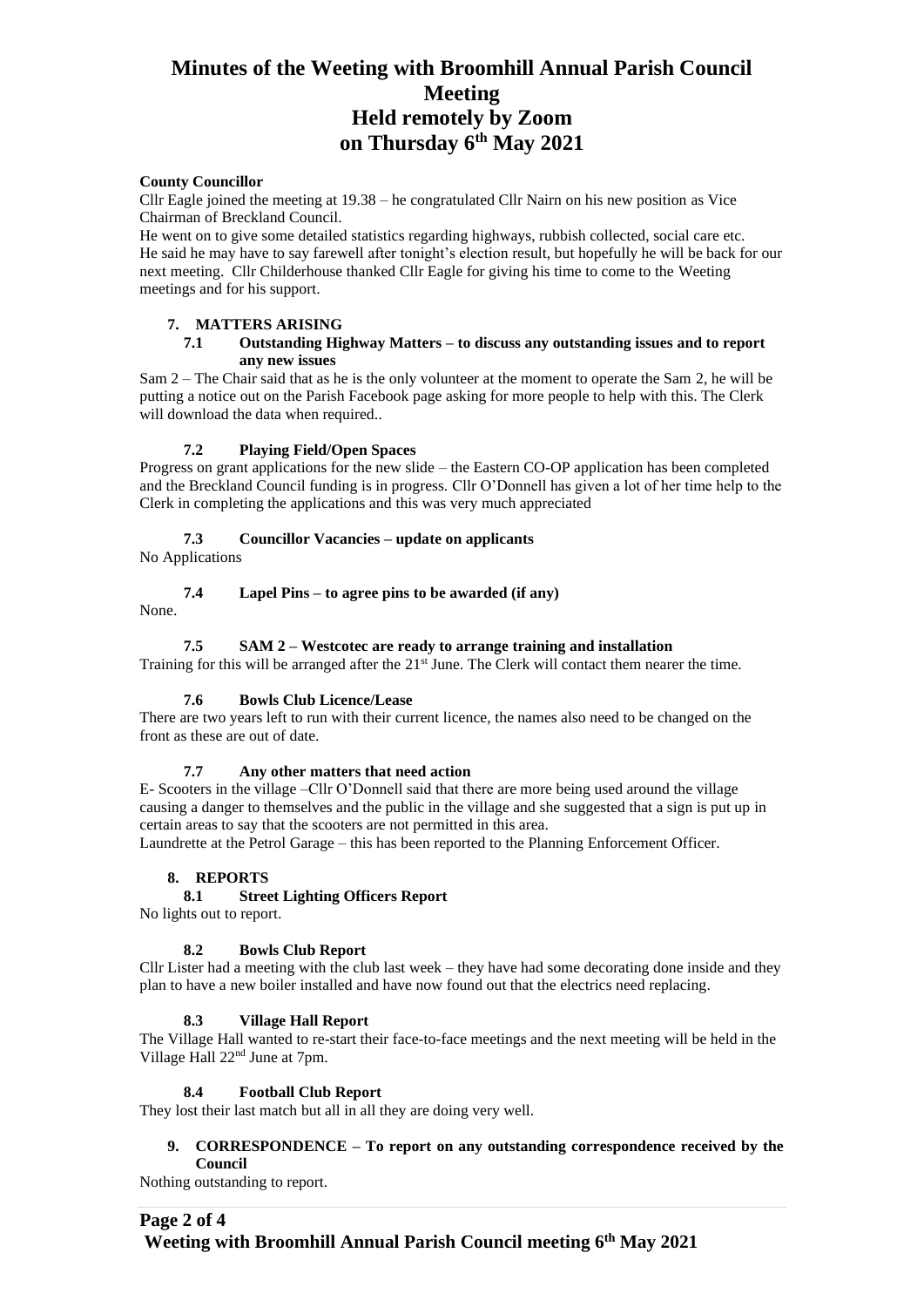#### **10. FINANCE**

**10.1 To agree and sign the payments for April/May 2021**

The following payments were authorised on Thursday the 6th May at the PC meeting held virtually by Zoom the payments were signed off by the Chair M. Nairn

| <b>Balance for May 2021</b>                    |                                                                              | £19,155.24   |
|------------------------------------------------|------------------------------------------------------------------------------|--------------|
| Plus, the following receipts                   |                                                                              |              |
| Football club April bill                       |                                                                              | £18.62       |
| <b>Total Income</b>                            |                                                                              | £18.62       |
| <b>Total after Direct Debits and Income</b>    |                                                                              | £19,173.86   |
| <b>Cheques/Bacs</b>                            | <b>Description</b>                                                           | <b>Total</b> |
| 4705400                                        | *Norfolk Community Foundation Grant refund                                   | £150.00      |
| 4646275                                        | *Football club electricity - April 21                                        | £18.62       |
| 4810995                                        | Clerks salary and office expenses                                            | £563.50      |
| 4811201                                        | <b>TTSR</b> 1st cut invoice                                                  | £1,369.14    |
| 4811290                                        | Came and Company Parish Insurance                                            | £1,781.07    |
| 4811371                                        | R Oughton - Feb / March/April village mole control                           | £180.00      |
| 4812157                                        | Handyman April salary and final pay for May                                  | £300.95      |
|                                                | * Paid end of April                                                          |              |
|                                                | Handyman pay will be paid on 7th May all others will be paid on the 24th May |              |
| <b>Total Cheques / BACS paid</b>               |                                                                              | £4,363.28    |
| <b>Balance in Community Account April 2021</b> |                                                                              | £14,810.58   |
| <b>Balance in Savings Account</b>              |                                                                              | £10,601.88   |
| <b>Total in Parish Accounts</b>                |                                                                              | £25,412.46   |

#### **10.2 Pre-School Grant Application – to discuss the application that was submitted and agreed in February 2020**

Following a discussion, it was agreed that this is put on hold at the moment and see how the Pre-School develops as there has been lots of changes with the school lately, the Clerk will also ask for the latest set of accounts.

#### **10.3 Speed Watch Body Cam – to discuss donation for a body cam to be used by the Speed Watch Team**

Following a discussion, it was agreed to pay the £75.74 for the camera, this was proposed by Cllr Childerhouse, seconded by Cllr S. Nairn and all agreed.

#### **11. PLANNING APPLICATIONS**

#### **3PL/2020/0743/F Land East of Lynn Road, Lynn Road 27/7/2020**

Erection of 76 Dwelling houses together with associated public open space, highways infrastructure and diversion of public right of way (Weeting with Broomhill FP18) No objections but concerns from the PC regarding the public right of way, speed limit and the increased number of dwellings (was originally 54) have been put forward to Planning.

Right of way has been amended

#### **3PL/2021/0148/VAR 4A All Saints Weeting IP27 0QH 29/1/2021**

Variation of Condition No's 6 & 10 on 3PL/2019/0147/F-Approval is required for proposed native hedges and fencing to the boundary which can be seen on drawing TM/007 in compliance with the condition.

Approved April 2021